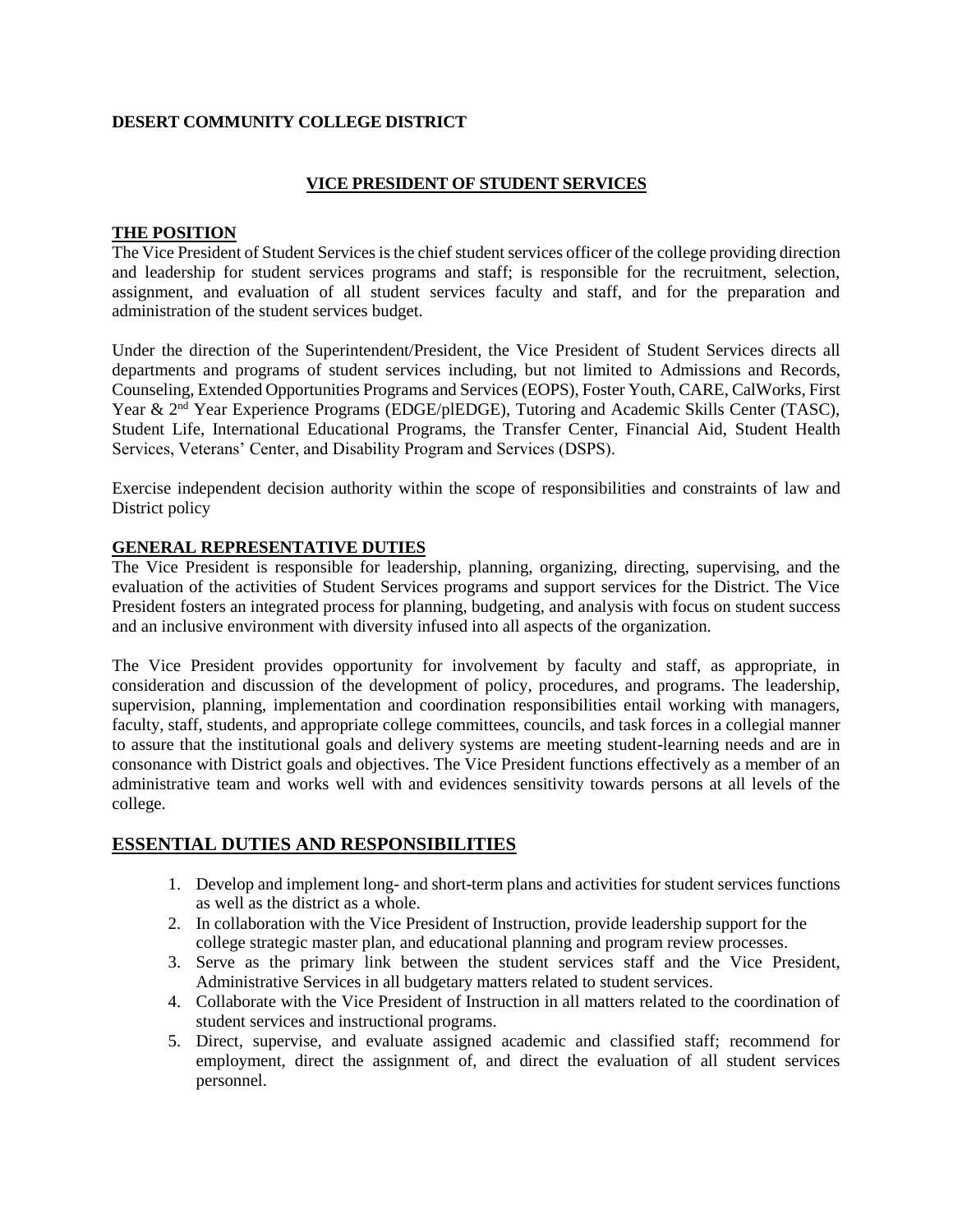- 6. As appropriate, provide for the orientation, training, and professional development of administrative, faculty, and staff personnel in area of responsibility.
- 7. Direct the utilization of the student services facilities and participate in the planning of new facilities for the purpose of student service.
- 8. Direct the district's policy on student discipline and student grievance as the designee of the Superintendent/President.
- 9. Prepare the annual budget for the student services component of the college; control/monitor student service department and program budgets; assist in the preparation of the district budget.
- 10. Act as a representative of the college with other community colleges, educational institutions, and the community.
- 11. In collaboration with the Vice President of Instruction, provide for effective enrollment management strategies, initiatives, and efficiencies.
- 12. May participate in and assist with contract negotiations, contract administration, and faculty grievance management.
- 13. Provide for the articulation and matriculation activities of the college.
- 14. Direct the application for, and management of, student services grant programs.
- 15. In collaboration with the Vice President of Instruction develop and provide for a culture of inquiry and evidence to support a results-oriented approach across the college.
- 16. Provide for on-going student access and success by forging partnerships with external entities, including K-12 school districts, four-year colleges, community-based organizations, and employers.
- 17. Provide leadership for the development of strategies and activities that encourage and foster innovation in support of student success.
- 18. Coordinate the student services program review component with other major components of the college.
- 19. Act as chair, or assign a chair, for councils and committees related to student services.
- 20. Establish and provide leadership for appropriate college-wide councils, committees, and task forces.
- 21. Communicate effectively with other administrators and district personnel to coordinate activities and programs, resolve issues and conflicts, and exchange information.
- 22. Function as a member of a team in accordance with the principles and practices outlined in the *Management Personnel Plan*.
- 23. Maintain current knowledge of new developments and innovations in community colleges and higher education in general serve as an informed and knowledgeable resource for campus-wide efforts
- 24. Direct the preparation and maintenance of a variety of narrative and statistical reports, records and files. Prepare and present Board reports.
- 25. Assure compliance with all applicable laws, regulations, codes, rules, and restrictions related to assigned Student Services, programs and activities; assure the highest legal and ethical standards are maintained and communicated.
- 26. Represent the District to national, state, and local agencies and at various councils, committees and task forces, as appropriate.
- 27. May serve as chief executive in charge of the district in absence of the Superintendent/President, as assigned
- 28. Perform related duties as required or assigned.
- 29. In collaboration with the Vice President of Instruction, drive and support the college-wide effort to implement the Guided Pathways framework and the advancement of distance learning.

### **MINIMUM QUALIFICATIONS**

 Master's degree or higher from an accredited institution, or possession of a California Community College Administrator's Credential; and